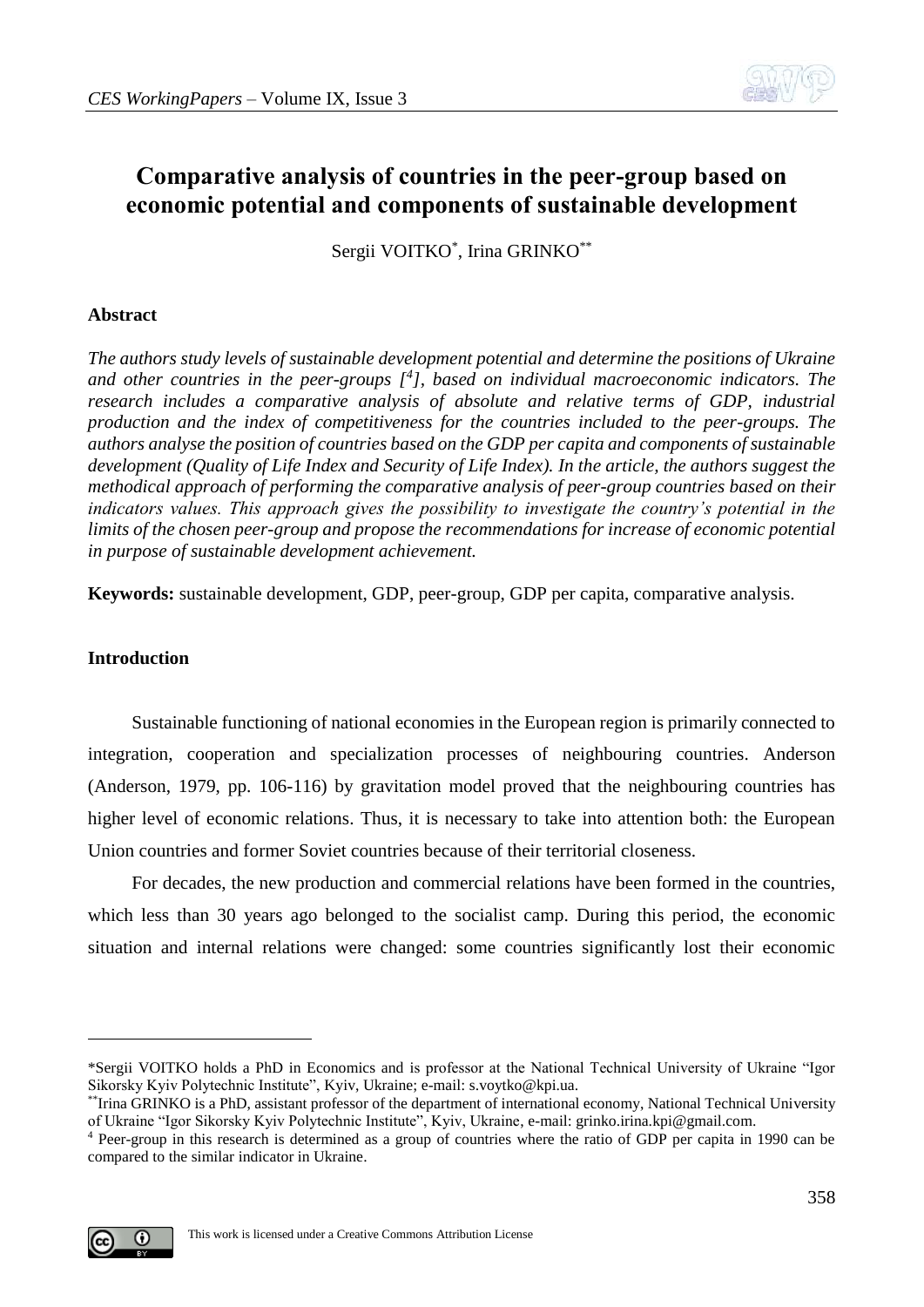potential after the collapse of the USSR. For example, in 1990, economy of Ukraine occupied 0.36% of the world economy, in  $2014 - 0.17\%$ , and in 2015 this value was equal to 0.12%.

To return to the previous position in the world economies list (we will take as an indicator the potential of the economy in 1990) it is required to take considerable efforts and proper scientific substantiation of development strategies at the state level that include the experience of the European countries. Moreover, this difficult way requires a political will at the country's level that will guarantee the transformation of economy. These steps include the choosing of the development's goal.

A significant number of the Eastern European countries were able to create a model of the economy based on competition, implementation of high-tech and science-intensive technologies and usage of the provisions within the sustainable development concept.

We believe that development of modern approaches to increase the economic potential and sustainable development on the basis of the analysis of peer-group countries and certain regions can create a basis of fundamental changes implementation in the economy.

The main purpose of the article is to offer a methodical approach to the analysis of peer-group countries on the basis of macroeconomic indicators and components of sustainable development and define the conditions for realization conceptual states of sustainable development and economic potential of peer-group countries and, especially, Ukraine.

The methodological approach of this research is based on comparative analysis and monitoring of indices dynamics for peer-group at the long-term period. The set of Index of Sustainable Development (that includes indices of Quality and Security of Life), Index of Innovations, Index of the Hi-Tech Production gives the possibility to determine the place of the country among others as an integrate estimation. Thus, the forecast of its development and the current analysis begin to be less subjective. It is necessary to mention, that for now, the methodology of choosing the optimal set of indices for integrated value or hierarchical models doesn't exist. Therefore, for the proposed set of indices we used these methods: checking data (data horizon, trustful sources) and the statistical parameters (mainly correlation to be sure that the values are independent), and the ex-post forecast and expert estimation for analyse the results.

## **1. Literature Review**

A great number of scientific research is dedicated to investigate the issues related to sustainable economic development of countries, including the works of G. Brown (Brown, 2011, pp. 30-40),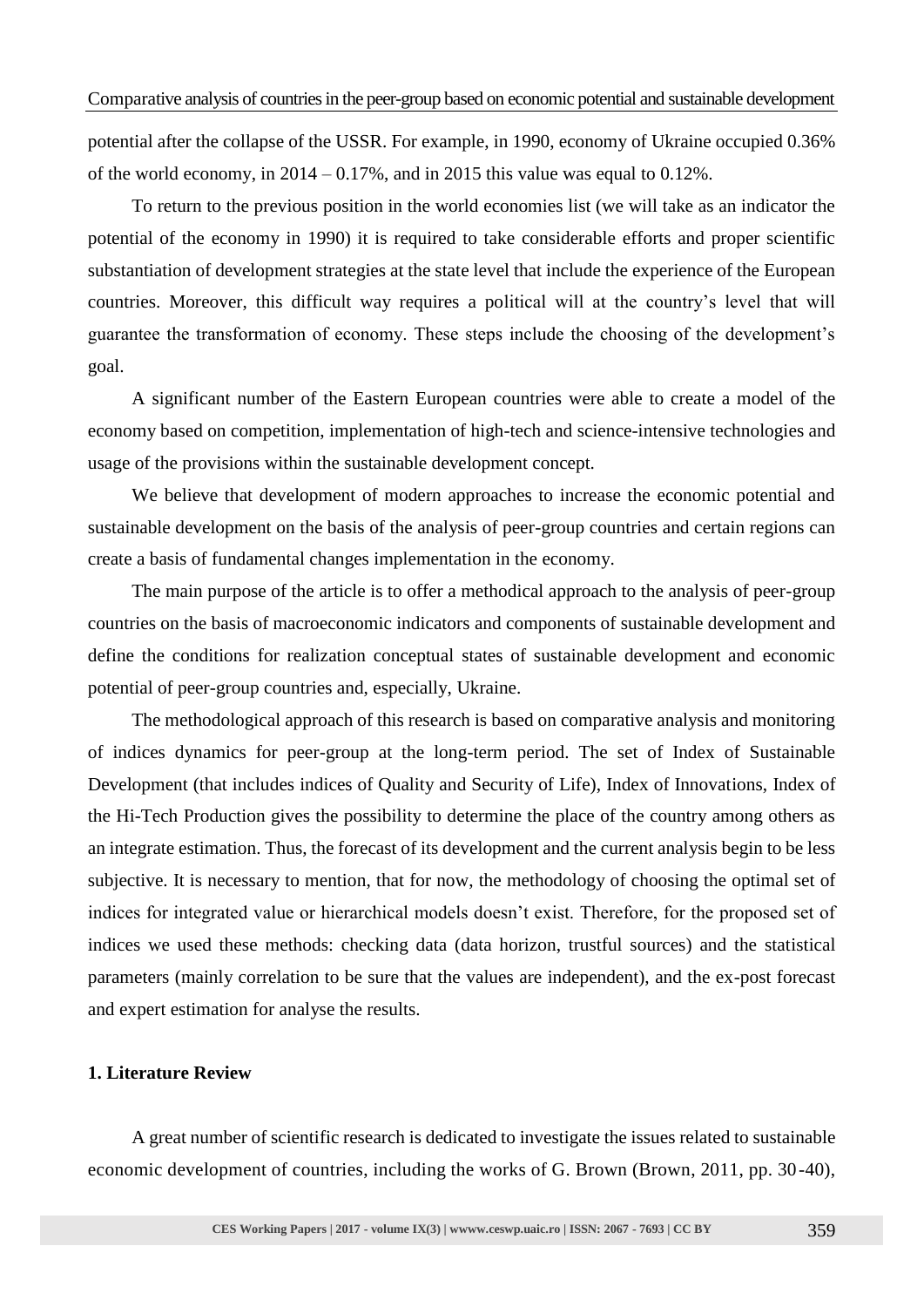S. Imran, K. Alam, N. Beaumont (Imran, Alam and Beaumont, 2014, pp. 134-144), L. Chen, L. Lu, M. Tai, S. Hu and V. Wang (Chen, Lu, Tai, Hu and Wang, 2014, pp. 203-210), and others. Such scientists as K. Prettner (Prettner, 2013, pp. 811-834), N. Reimers (Reimers, 1994, pp. 366), K. Lee, B. Kim, Y. Park, E. Sanidas (Lee, Kim, Park and Sanidas, 2013, pp. 561-582), work on economic development and economic potential of countries. However, there are still a lot of relevant and not sufficiently studied issues in this field including the increase of economic potential level, especially for developing countries, and for Ukraine particularly. Therefore, we conducted a comparative analysis of key macroeconomic indicators and components of sustainable development of Ukraine with peer group countries with purpose to detect a negative impact on the rate of expanded reproduction of economic potential of peer group countries and Ukraine and gradual transfer of national economies into a sustainable development mode.

Before analysing indicators of the country in accordance with economic potential and components of sustainable development, we should consider the essence of concepts such as «sustainable development», «sustainability» and «potential» and their interconnection; the nature, classification, types and principles of sustainability; levels of potential expression and potential types of sustainable development. This necessity is caused by variety of the research in this field and the diversity of the definitions that were changed with time and with countries. To the purpose of this research, we are going to use the following terminological base.

The initial meaning of sustainable development of any country, according to G. H. Brundland (Brundland, 1988, p. 50) is «ecological sustainability, where conditions and limits of restoration for natural systems are not violated owing to their operation». To achieve the mentioned environmental (ecological) sustainability of the country it is important to maintain its firmness and stability regularly. This can be achieved by detecting external factors of influence on the ecosystem and solving problems of stability and sustainability in social and economic systems. After revealing factors and solving the relevant problems it is worth considering a number of tasks, classifying and ranking the problems by their value. The power of impact and its critical importance for every factor are separately determined by researchers. For the first time, P. Samuelson (Edited by R. Merton, 1991, p. 199-201) suggested a similar approach to stability analysis, he came up with the idea of it as an «attraction» to a certain point and defined it as a property of the system to back to an equilibrium trajectory after changing the initial conditions.

At the same time, we outlined two main approach for sustainability research in scientific works: it is divided into strong and weak. There are a lot of definitions of "sustainable development" at the research of the following scientists: Bellesi (Bellesi, Lehrer and Tal, 2005, рр. 9-39), Curran (Curran,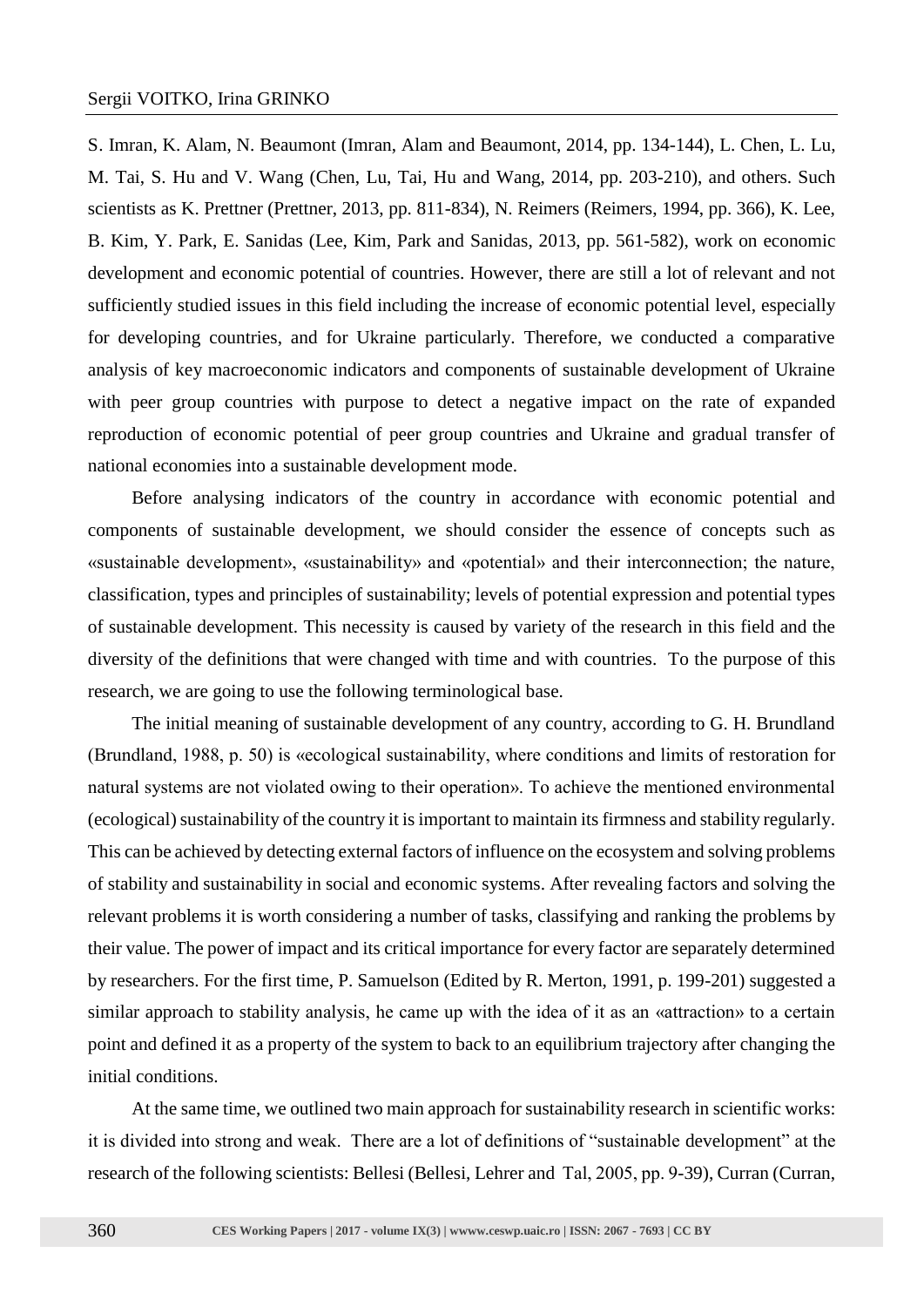2004, pp. 277-283), Efremova (Efremova, 2008, pp. 8-90), Filipenko (Filipenko, 2007, p. 670), Jovane and Yoshikawa (Jovane and Yoshikawa, 2008, pp. 641-659), Shumpeter (Shumpeter, 1982, p. 436), that reflect the complexity of the category and the interests of its investigation. They describe this concept as a result of establishment of the market equilibrium. In general, the scientists determine the following types of stability (or sustainability, or balance): resident stability (steadiness) is an ability to remain in stable (equilibrium) condition under load, and elastic resistance (actual resistance) is an ability to recover with flexibility when the load is removed. Thus, the natural capital, within the strong sustainability, cannot be replaced by an artificial one, and weak sustainability allows substitution of natural capital by the artificial one.

One of the stages of development of economic stability concept is associated with the works of J. Keynes (Keynes, 1926), who believed that the unbalanced market system needed a strict state regulation. His idea was based on the fact that was necessary to influence on the expansion of production and on the supply of goods and services by aggregate demand, and stimulation through regulation of money supply, interest rates and direct public funding.

We share the opinion of scientists who define the sustainable development as «structural and dynamic upheavals that meet current needs, but do not endanger the ability of future generations to meet their own needs» (National Academy of Sciences of Ukraine, 2014). This approach allows to determine the sustainable development as more complex and finalized category.

As noted in the scientific works of A. Zgurovsky (Zgurovsky, 2010, рр. 112-122), the concept of sustainable development is based on five basic principles:

- Principle 1. Mankind is able to provide sustainable and long-term nature of development, in order to satisfy the needs of people today without depriving future generations of the ability to satisfy their needs.
- Principle 2. The restrictions that exist in the exploitation of natural resources are relative. They are associated with the current level of technology and social organization, as well as the ability of the biosphere to heal itself.
- Principle 3. It is necessary to satisfy basic needs of people and enable everyone to realize their expectations for a more prosperous life. Without the above sustainable and long-term development is simply impossible.
- Principle 4. It is necessary to reconcile the needs of those who use excessive means (cash and material) with environmental capacity of the planet, the energy use, in particular.
- Principle 5. Size and rate of growth of the population should be agreed with the production capacity of global ecosystems of Earth, which is changing.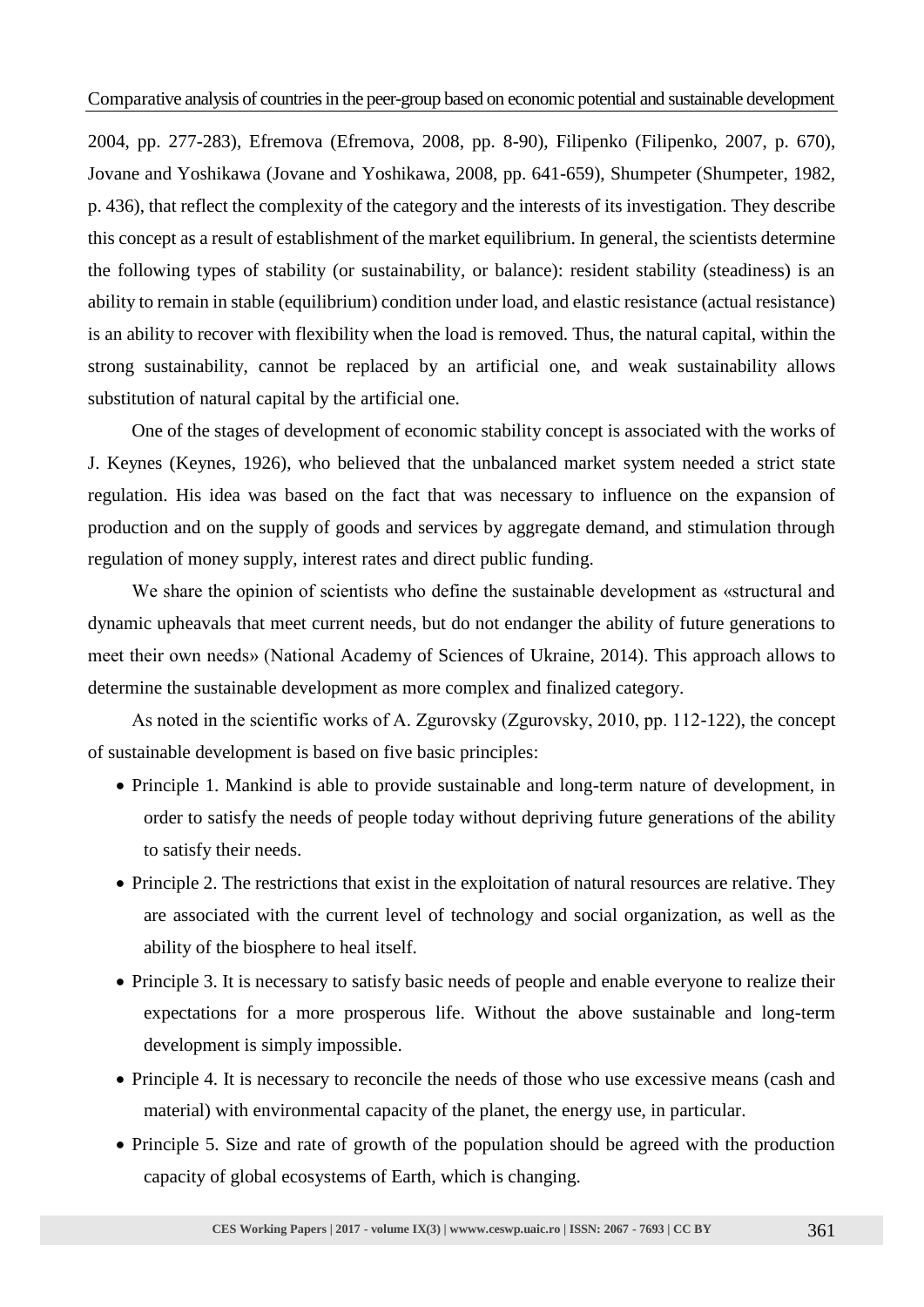## Sergii VOITKO, Irina GRINKO

Sustainable development has both qualitative and quantitative criteria related to production methods and caused by the emergence of global processes in the world economy. It is worth mentioning the following essential criteria of sustainable development: knowledge, namely the emergence and strengthening of global economic thinking and its occupation of the meaningful place in the productive forces; creation of global mechanism, and therefore development of national interests into global; analysis and assessment of global risks and their monitoring; growth of equal distribution of income and property; increase the number of renewable resources and reduce of nonrenewable; the emergence of interdisciplinary knowledge, new education models for its integration into production; dependence of economic growth on population growth in the world; restructuration of all industries by creating new products and services, including the services of a social nature and others. The above criteria will contribute to global institutionalization of confidence among the population that will enable to ensure monitoring of the planet without interfering in the internal affairs of nations, particularly with regard to security issues and create global coordination mechanism. This will develop scientific and methodological approaches of understanding and creating models of sustainable development and define the vector of economic development, which should be chosen to increase the economic potential and to provide sustainable development and will lead the world economy to a competitive harmonious economic development.

As for the term "potential" (from the Latin "potentia", which means power, strength, capabilities), the scientists interpreted it differently. It origins from the philosophical interpretations of Aristotle. According to studies, being separated into potential and actual, and formation (development) is seen as a transition from one state to another. In scientific studies, scientists use the term "potential" as a synonym to resources. Accordingly, investigating interpretation of this concept should also identify the nature of reserves and capabilities concepts and the relationship between them. In this regard, we believe that categories such as resources, reserves, possibilities characterize individual manifestations of potential. A correlation between these categories characterizes the magnitude and direction. The above gives reason to believe that the category potential has several levels of manifestation (National Academy of Sciences of Ukraine, 2014):

First level: potential defines the past in terms of reflection of properties, accumulated by a human, which contribute to the human ability to participate in certain activities (potential becomes important resource).

Second level: potential reflects the nowadays in terms of practical use and human use of the available capacity (within the meaning of provision).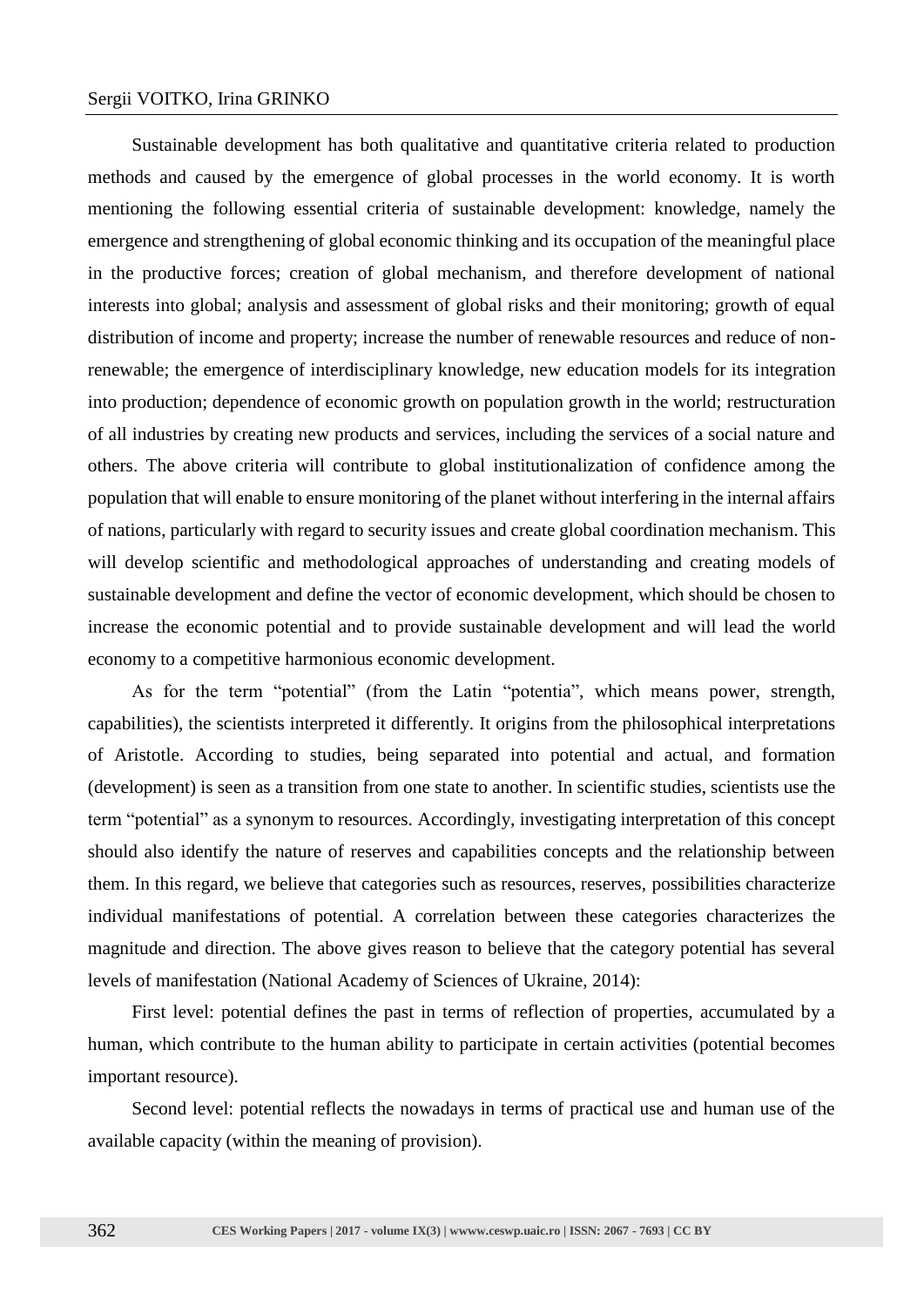## Comparative analysis of countries in the peer-group based on economic potential and sustainable development

Third level: potential is focused on the development (future) (combines such values as "opportunities" and "prospects", and also "capacity" and "ability" in conjunction with the existing set of resources in the state).

Some scientists consider that potential is a complex of various resources required for the operation and development of any system (for example: Zgurovsky, 2007). We believe that a clearer interpretation of the concept potential should be considered from the perspective of achieving the goals. Thus, nature can be represented as a system of factors (environment components) that achieve goals.

For the purpose of this research, we believe it is necessary to agree with the interpretation of this concept stated in scientific work (Socio-economic potential of sustainable development of Ukraine and its regions: national report, 2014): the economic potential of sustainable development, on the one hand, as an economic category, is the result of the interaction of prior (in a particular period) socio-economic relations between man and nature which may be not obvious, but still can occur. On the other hand, it is the basis, the real force (material and energy) of sustainable development, characterized by a system of indicators that reflect not only the resources available, but their reserves, which can be used under certain conditions and opportunities.

It should be noted that the concept of regional and global ecological and economic potential (EEP) is well-detailed by Reimers (Reimers, 1994, pp. 272). In a process of studying it on a global scale, the scientist points out that "the maximum allowable value of anthropogenic impact on all selforganized set of natural systems is the one that does not lead to irreversible destruction of the structure of the population, significant disruptions in the detection of systemic laws and sharp deterioration of the dynamic characteristics of systems". Moreover, he believes "it helps to keep operating reliability of natural systems at local, regional and global levels".

Since we are going to carry out a comparative analysis of the economic potential and the components of sustainable development of the peer-groups of countries, it should be noted that the scientists also use other scientific and methodological approaches to the analysis and evaluation of different types of capacity for sustainable development, that more connected to the environmental, social, institutional aspects.

We are going to analyse one of the major indicators – gross domestic product (GDP) per capita. In terms of "GDP per capita", Ukraine occupied 94th place out of 183 countries in 1990 (The World Bank Data & Research, 2016). After 25 years (in 2014), this indicator decreased to position 129 out of 188 countries. According to the absolute value of GDP in 2014 Ukraine occupied the 60th position out of 187 countries. This is 400 times smaller than in highly developed countries all together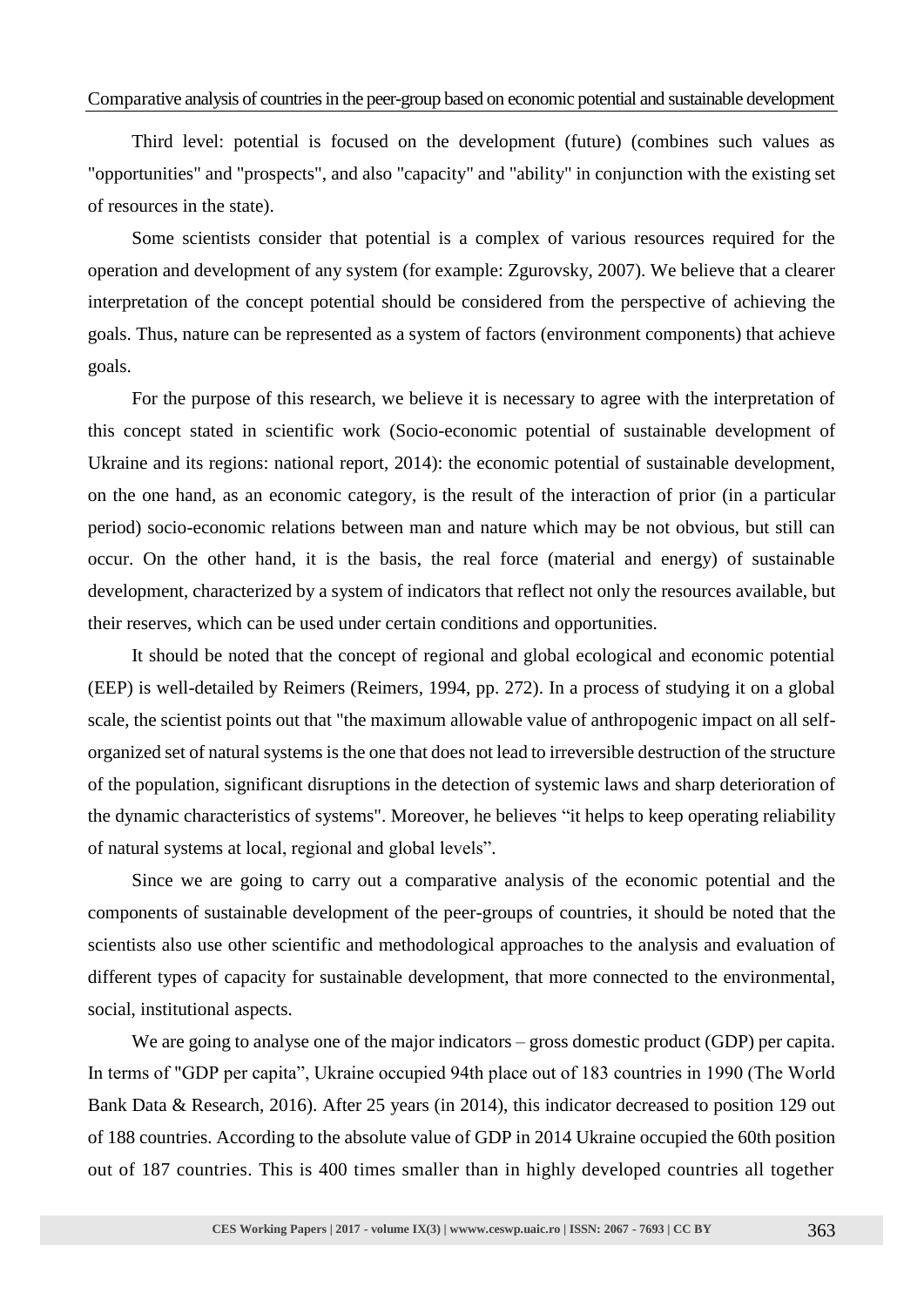(High income countries). Ukraine's GDP in more than 140 times smaller than the GDP of all EU countries and more than 100 times less than countries of the Eurozone.

Ukraine's contribution to industrial goods production in 1991 was 0.57% and 0.20% in 2013 in the global market. During this period China was marked by quite significant growth - from 2.1% to 19.2%. Countries of «G7» lowered their share over this period, Germany from 8.4% to 4.8%, France from 4.1% to 2.1%, Italy from 4.5% to 2.1%, Japan from 17.8% to 6.0%.

From 1990 to 2014 in terms of "GDP at market prices" Ukraine's growth was only 1.6 times. By the indicator of "GDP at market prices", the economy of the world has increased in 3.5 times. Ukraine in 1990 occupied 0.36% of the world economy, and in 2014 - 0.17%.

But at the same time, it should be noted that Ukraine is one from 9 countries with a complete cycle of aircraft (Gorbachova, 2015, p. 427). The country has considerable resources of the back soil available (23% of European and 3% of the world's black soil) (Stefankiv and Maksymovych, 2012, р. 159). During 1989-1995 Ukraine was at the 1st place in terms of "The scientific human resource potential» (Razumkov Center, 2004). Moreover, out of 120 minerals used by mankind, industry volume of minerals in Ukraine includes 94 species, which are accounted by the State balance of reserves (Pivniak, Beshta and Tabachenko, 2013, p. 8).

Ukraine at the time of getting independence had high economic potential, but have lost it with the time. Economic system began to transform from high-tech to resource. The base of industry bases on 3rd or 4th technological mode. The other countries that are going to be investigate had approximately the same level of development in 1990. The similarity of economic development is a base for defining of the level of sustainability for economic systems for such long period of time. Analysis of the peer group with the usage of Indices of Sustainable Development make the research complete. This type of comparison can give an opportunity to find the ways of development for Ukraine. The complexity of this research is connected to the research subject: Ukraine has 83 from 120 types of natural resources, but doesn't use its potential and scientific base. It is necessary to mention the lack of strategic planning, but it is possible to take the best practices of the similar countries and implement them in Ukraine. These can help in realizing the sustainable economic development and will provide the social effect from the implementation of the sustainable development concept for Ukraine, and simplify its euro integration.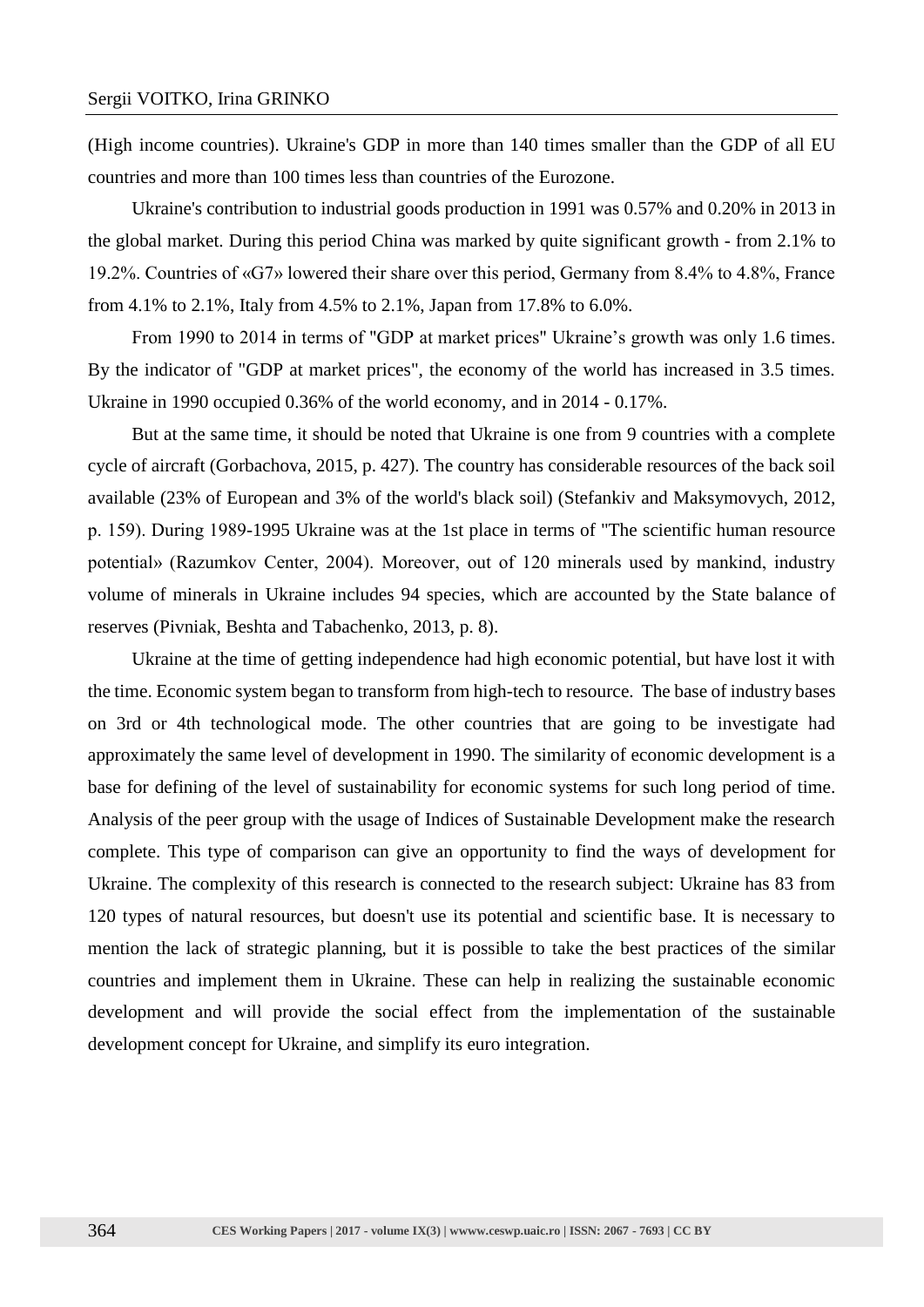## **2. Features of the modern weary of economic development**

The methodology of the research includes the following stages:

- 1. Selection of data that characterize the subject:
	- a. search of the open sources with the reliable data;
	- b. check of the existence of the necessary quantity of data (including the data horizon and the availability of data for various countries);
	- c. data analysis for presence of the linear connections.
- 2. Selection of the peer groups of countries for the analysis:
	- a. specification of the criteria for the countries' selection;
	- b. verification of the necessary data' existence;
	- c. expert evaluation of the obtained set for the peer group.
- 3. Calculations and analysis of the received results.
- 4. Conclusions and recommendations for the decision-makers.

The Global Competitiveness Index (GCI) is a global research that evaluates the economic competitiveness of countries and ranks them by the results. The choose of this index for analysis is based on its well-developed and verified methodology and usage of the open-data for its calculations. In addition, this index includes qualitative and quantitative parts that as results can give information that is more objective about countries. From the first presentation of the index in 1979, the method of its calculation had been changed twice. The current approach was implemented in practice by American economist Sala-i-Martin Xavier (World Economic Forum, 2017). It consists of a combination of public statistics and the results of a global survey of CEOs. The survey is conducted by the World Economic Forum together with leading research institutes and organizations in the countries that are analysed. Experts of the World Economic Forum make annual report called the "The global competitiveness" since 1979. This report describes the results of the evaluation of more than 100 countries on indicators: the index of potential growth and competitiveness index. Competitiveness Index c includes 113 variables through which any country of the world can be described at different levels of economic development. It should be noted that two-thirds of variables are the results of survey of leading companies' CEOs (for the analysis of factors affecting the business climate countries). All 113 variables are grouped into 12 sets of indicators by which competitiveness of the national state can be defined. These twelve indicators include such indices as quality of institutions, infrastructure, macroeconomic stability, health and primary education, higher education and training, efficiency of goods and services, labour market efficiency, financial market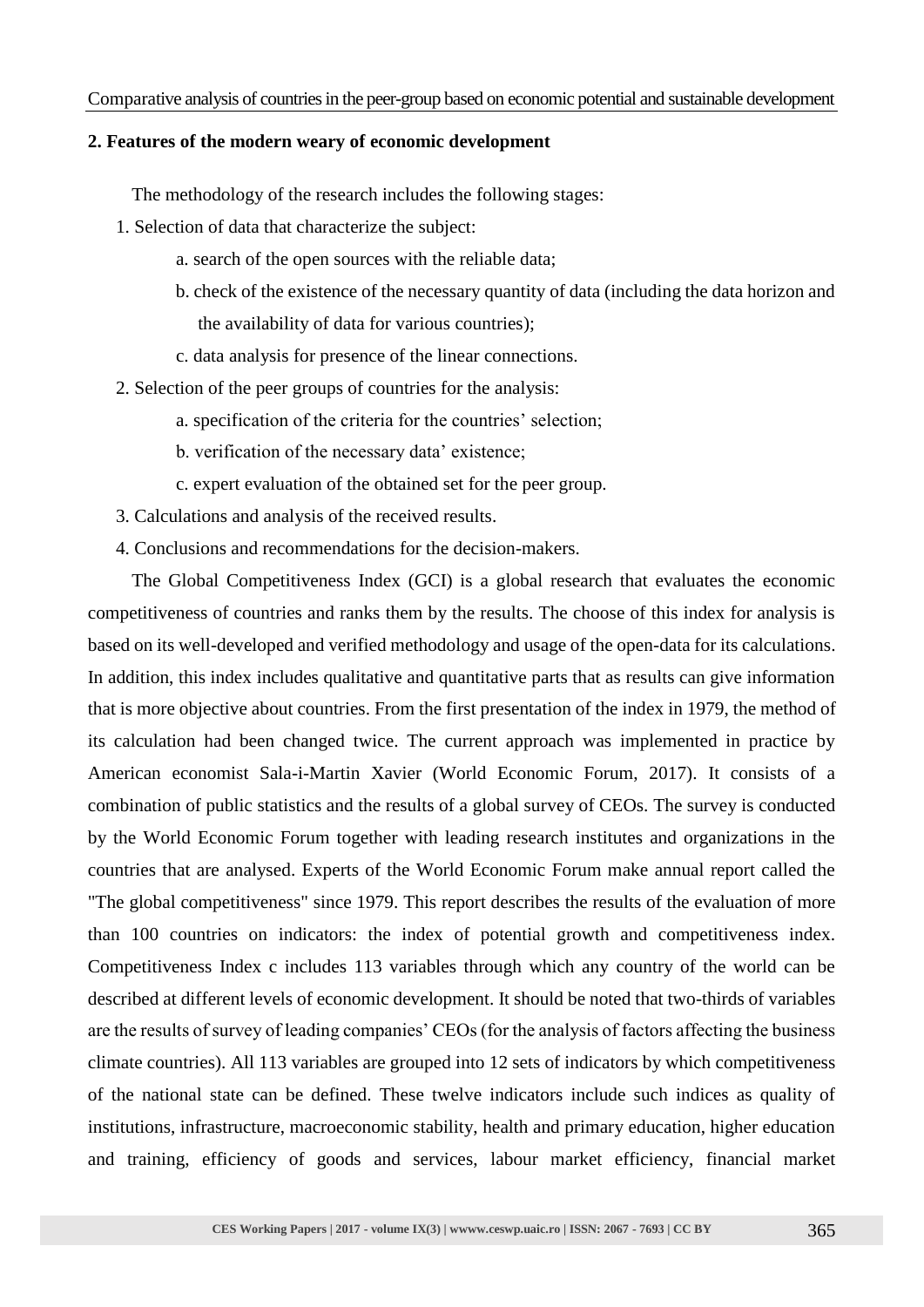completeness, technological development, size of the domestic market, the competitiveness of companies and innovation potential. Thus, the Global Competitiveness Index reflects in direct or indirect way different aspects of country economy. Table 1 illustrates the positions in the ranking for a definite peer group of countries in 2014-2015 and 2015-2016 years based on The Global Competitiveness Index (World Economic Forum, 2016).

| Ranking during 2015-2016 Country |                           |      | Value (score) Ranking during 2014-2015 |
|----------------------------------|---------------------------|------|----------------------------------------|
| 28                               | China                     | 4.89 | 28                                     |
| 31                               | Czech Republic            | 4.69 | 37                                     |
| 40                               | Azerbaijan                | 4.50 | 38                                     |
| 41                               | Poland                    | 4.49 | 43                                     |
| 42                               | Kazakhstan                | 4.49 | 50                                     |
| 45                               | <b>Russian Federation</b> | 4.44 | 53                                     |
| 51                               | Turkey                    | 4.37 | 45                                     |
| 53                               | Romania                   | 4.32 | 59                                     |
| 54                               | Bulgaria                  | 4.32 | 54                                     |
| 60                               | Macedonia                 | 4.28 | 63                                     |
| 65                               | Cyprus                    | 4.23 | 58                                     |
| 66                               | Georgia                   | 4.22 | 69                                     |
| 67                               | Slovakia                  | 4.22 | 75                                     |
| 79                               | <b>Ukraine</b>            | 4.03 | 76                                     |
| 81                               | Greece                    | 4.02 | 81                                     |
| 82                               | Armenia                   | 4.01 | 85                                     |
| 84                               | Moldova                   | 4.00 | 82                                     |
| 93                               | Albania                   | 3.93 | 97                                     |
| 102                              | Kyrgyz Republic           | 3.83 | 108                                    |

**Table 1. Positions of countries in the ranking of The Global Competitiveness Index (World Economic Forum) for the peer-group in 2014-2015 аnd 2015-2016 years**

Source: own representation based on the data retrieved from World Economic Forum

For 25 years, the countries from the list above were dispersed from 3.83 to 4.89 by the index of competitiveness of economies. Ukraine has taken а middle value (average value is 4.41 and Ukraine is 4.03). Thus, even during the war that occupied the Donbas region and the annexation of the Crimea by the Russian Federation this position has been decent. So, we have a slight decrease according to the ranking of Ukraine during 2015-2016 (79 position) in comparison to 2014-2015 years (76 position). According to the table, except Ukraine the lowest value of the analyzed indicator was estimated in such countries as Greece, Armenia, Moldova, Albania, and the Kyrgyz Republic. The highest value of the studied parameter is in China with a number of 4.89, which is 0.86 higher than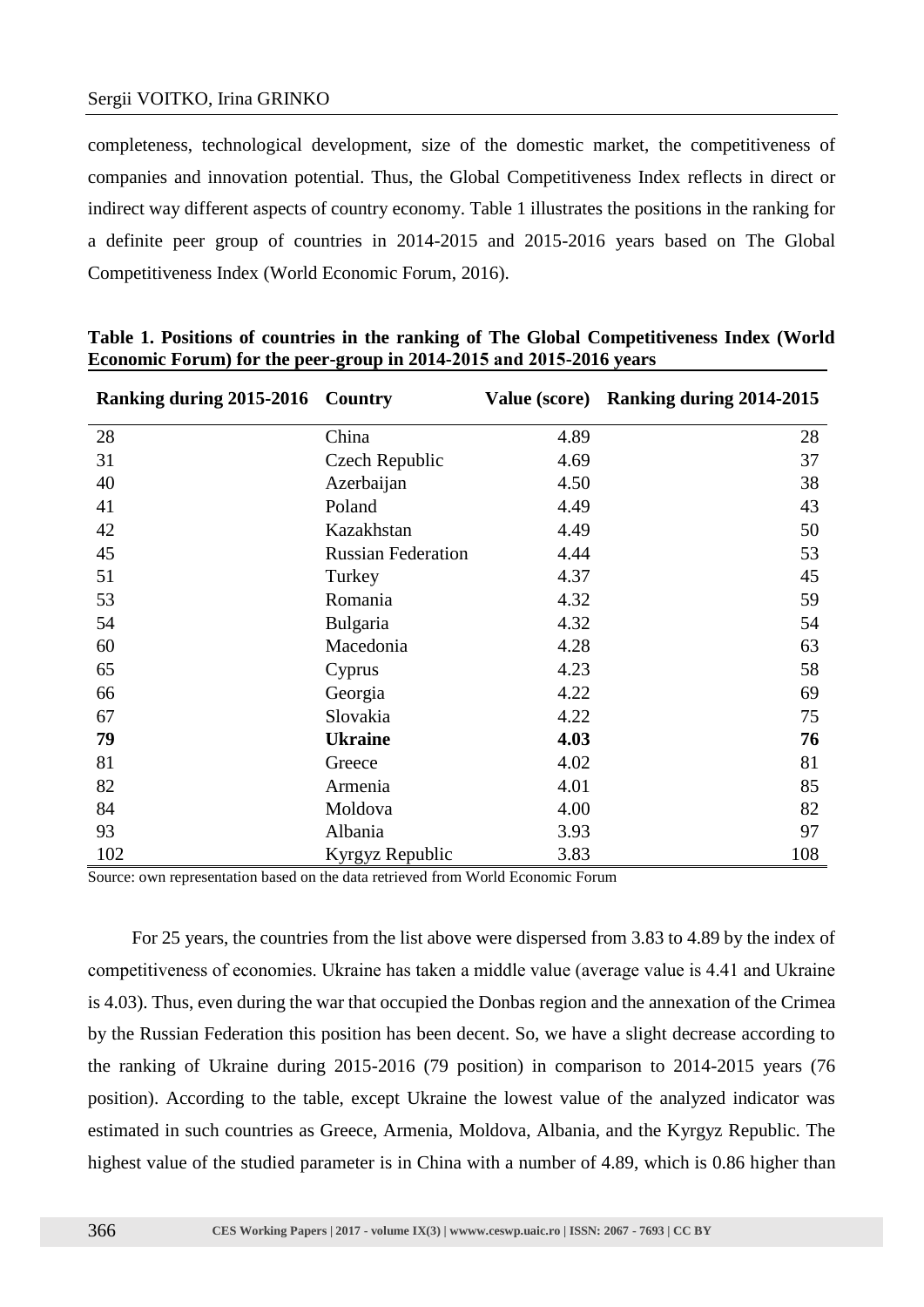in Ukraine (4.03). In addition, by the results of this indicator an important place is occupied by Czech Republic, its global competitiveness index was  $-4.69$ , which is 0.66 more than in Ukraine.

For a more qualitative comparison let us consider the visualization of countries placement in the coordinates system of GDP per capita and Quality of Life Index (Figure 1). The methodology of calculating the Quality of Life Index was developed by «Economist Intelligence Unit» and is based on the relationship of the results of research on subjective assessment of quality of life in the countries with the objective determinants of quality of life in these countries. For the first time, the index was calculated in 2005, and included data of 111 countries (Economist Intelligence Unit, 2005, 2013). A large number of countries have not been included in this ranking in 2005 because of the lack of data for evaluation. Such indicators as health, divorce rate, public life, material prosperity, political stability and security, climate and geography guarantee of political freedom and gender equality were taken into account. In 2013, the Organization of Economic Cooperation and Development (OECP) published the Quality of Life Index that includes such parameters as housing, the difference in income, employment, education, environment, health, safety, satisfaction with life and others. Each parameter was scored, with the maximum score of 10. First place according to rating in 2013 was occupied by Australia, the last – by Turkey. Though, the compilers of the rating had marked one country positively – Israel, which has taken the 24th place at that time. According to the rating of quality of life index in 2013 life satisfaction in that country was  $-7.9$  points, security  $-7.3$  points, and the rate of health care, outlined by researchers, was - 8.9 points (Economist Intelligence Unit, 2005, 2013). The Russian Federation received the highest score (8.5) in terms of "value of work and leisure" in calculation of the quality of life index in 2013. Israel received only 5.5 points for the same indicator. However, in terms of "life satisfaction" Russian Federation received only 3 points, and 0.5 points for "health care" (Economist Intelligence Unit, 2013). The values of the Index of Quality of Life for the 2014-2015 are presented in figure 1.

Most of the countries, that are investigated, have the average level of the Index of Quality of Life and have the average GDP per capita near \$5000-1000. But it is necessary to mention, that for example, China as a country with strong economy has low level of development in the peer group.

The position of Ukraine is quite similar to the positions of Moldova, Kyrgyzstan and Albania. The countries rank lower places by the competitiveness index: the position of the countries in the coordinates system gives a base of state the interrelation between of GDP per capita, the quality of life in the country and the competitiveness of countries.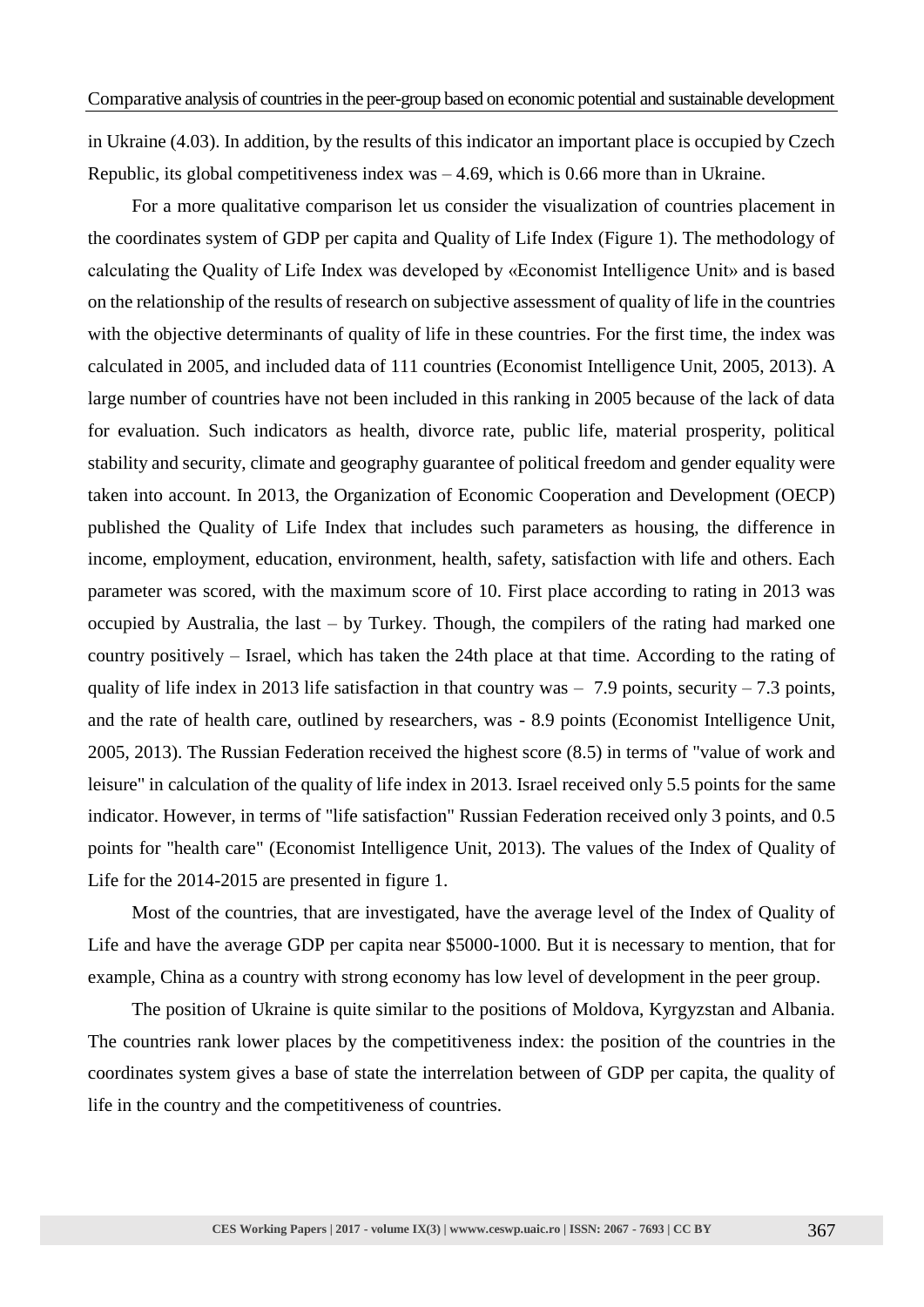## **Figure 1. Visualization of the placement of countries in the coordinates system of GDP per capita and quality of life index**



Source: authors representation based on the data retrieved from World Data Center for Geoinformatics and Sustainable Development

The position of Cyprus in the coordinates system deserves the attention of scientists. It is an island country, which has a developed banking system. Significant financial assets of Ukrainian business owners are included to the financial system of Cyprus. That financial sector largely contributes to high positions of Index of Quality of Life and GDP per capita. Czech Republic and Bulgaria illustrate high level of life quality in this peer group.

Another component of sustainable development is the Index of Security of Life. Figure 2 illustrates the visualization of rank of countries in coordinates of GDP per capita and the Index of Security of Life.

The main part of the countries in these coordinates has equal distribution of the level of life security. In general, the level of countries in accordance to this index is high. Therefore, the group of countries that are investigated has a close level of development in the field of the life security during previous 25 years.

In Figure 2 coordinate system, Ukraine is close to Macedonia and Albania. Unfortunately, the situation in the Donbass region has certainly influenced to the position of Ukraine.

Countries of the former Soviet Union have the worst values of life security and GDP per capita. Among a core group of countries, Greece and Cyprus have the average values of life security and high values of GDP per capita.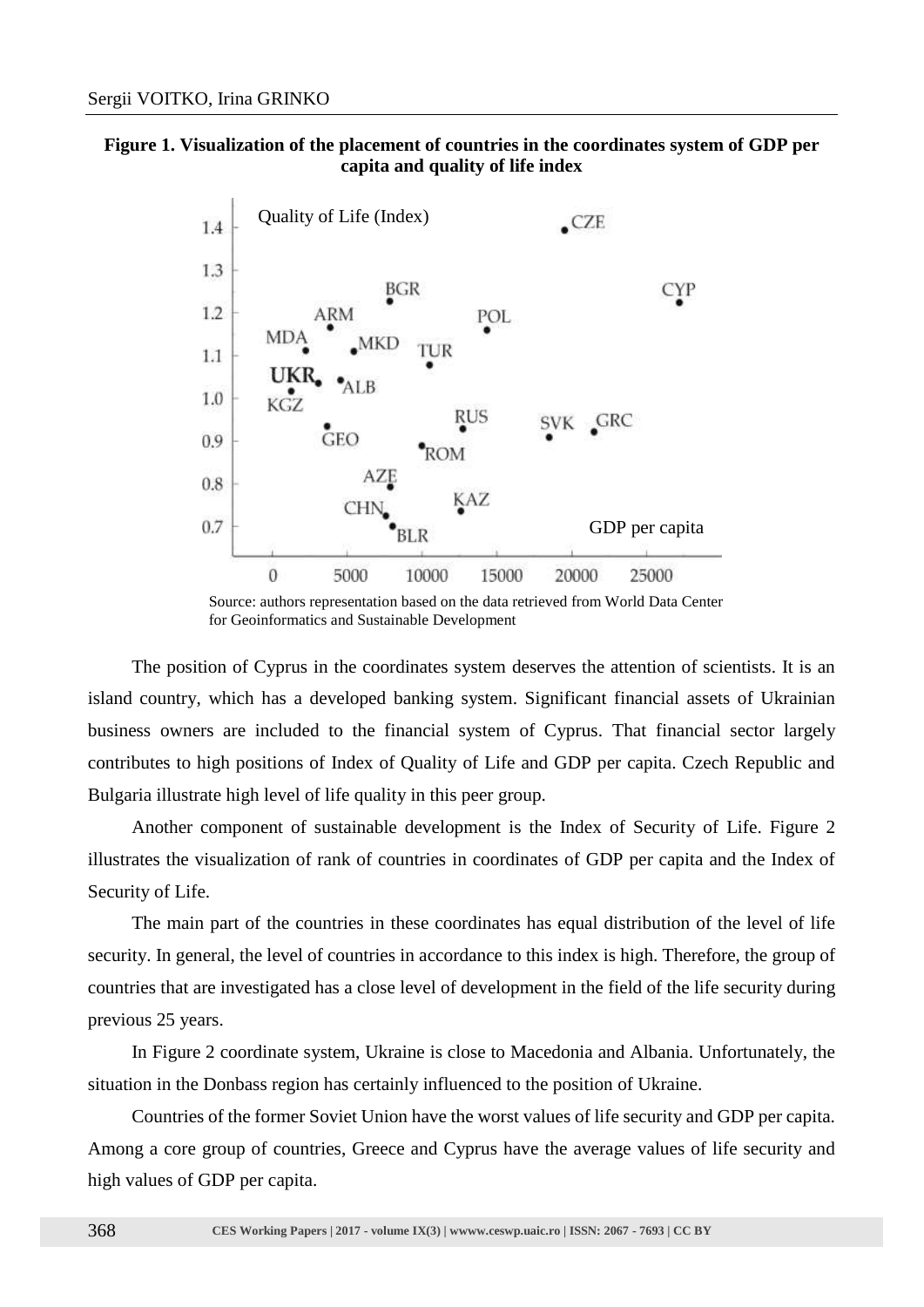

**Figure 2. Visualization of countries placement in coordinates of GDP per capita and the security of life index**

Center for Geoinformatics and Sustainable Development (World Data Center, 2016)

Summarizing the analysis of these dimensions of sustainable development, it should be noted that the important component of economic development of the European countries is and will be an applying of the concept of knowledge economy, where application of intellectual potential of a person occupies a significant place. The realization of this potential is reflected in the high-tech, knowledgeintensive, innovative developments.

For peer group analysis in Figure 3, the visualization of the rank of the countries in the coordinates system of Index of Sustainable Development and Innovation Index is presented.

The different picture for Innovation Index appears in the coordinates of sustainable development. In this case, it is difficult to determine the dispersion clouds, but it is necessary to mention that most of the countries from the peer group are *i* the zone of high level of sustainable development and low level of innovations.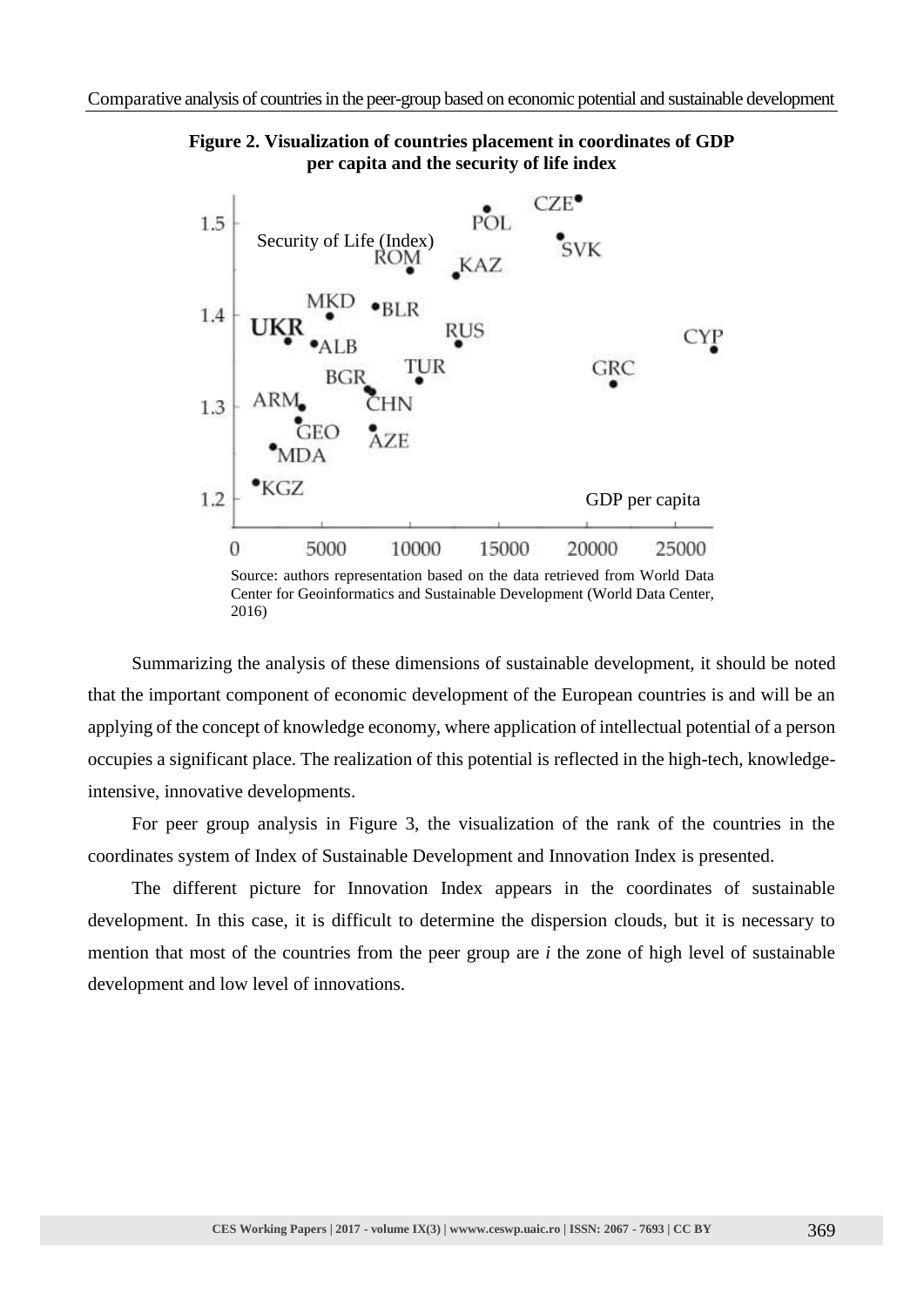



Source: authors representation based on the data retrieved from World Data Center for Geoinformatics and Sustainable Development (World Data Center, 2016)

As we can see on this coordinate system, Ukraine is near Bulgaria and is quite far from China that is the leader in export of goods with a significant part of the high-tech ones. The values of Innovation Index are significant for the Czech Republic and the Russian Federation. Most of the peer group countries have the values less than 0.5 for this index. This shows the low development level of these countries in the high technology field. It should be noted that there is a rather low position of Ukraine in this coordinate system. The value corresponds to values of Moldova, Kazakhstan, Macedonia, Cyprus, Georgia. The dynamics of high-tech export of Ukraine is shown in Figure 4.

Figure 4 shows the place of Ukraine in the export of high-tech production. Unfortunately, even the success of Tanzania and Kirgizia has more attention.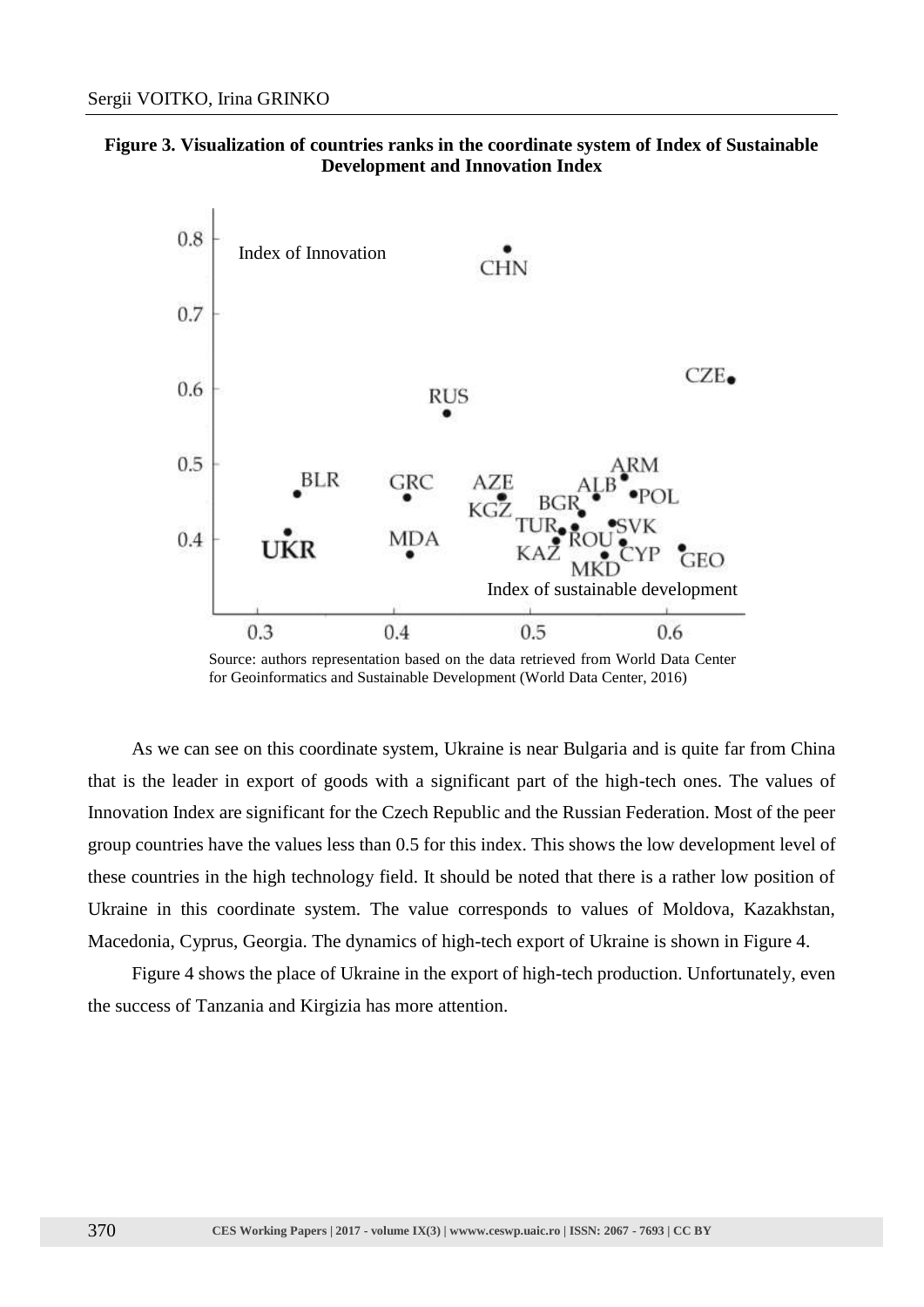



Source: authors representation based on the data retrieved from The World Bank Data & Research (World Bank, 2016)

This production is generated on the basis of high technology knowledge: its exports fluctuates between a maximum value of 6.9% (in 2012) to a minimum value of 3.3% (2008) since 2000. By the way, the limits for China ranged from 30.8% to 19.0%. We should also mention Philippines, where the high-tech export within a maximum of 74.2% and a minimum of 46.4% (The World Bank Data & Research, 2016). Table 2 illustrates the ratings and there is a relative importance of high-tech products in the total exports in the countries in the peer group for 2000 and 2013 for a more thorough analysis. 2013 is the year before the beginning of the war for Ukraine.

| peer-group                |      |                       |      |  |  |
|---------------------------|------|-----------------------|------|--|--|
| <b>Countries</b>          | 2000 | <b>Countries</b>      | 2013 |  |  |
| 1. China                  | 19.0 | 1. Kazakhstan         | 36.9 |  |  |
| 2. The Russian Federation | 16.1 | 2. China              | 27.0 |  |  |
| 3. Kyrgyzstan             | 14.8 | 3. Czech Republic     | 14.7 |  |  |
| 4. Greece                 | 13.7 | 4. Azerbaijan         | 13.4 |  |  |
| 5. Georgia                | 10.9 | 5. Slovakia           | 10.3 |  |  |
| 6. Czech Republic         | 8.5  | 6. Russian Federation | 10.0 |  |  |
| 7. Romania                | 5.9  | 7. Bulgaria           | 8.0  |  |  |
| 8. Ukraine                | 5.2  | 8. Poland             | 7.7  |  |  |
| 9. Turkmenistan           | 5.0  | 9. Greece             | 7.5  |  |  |
| 10. Turkey                | 4.8  | 10. Cyprus            | 7.2  |  |  |
| 11. Armenia               | 4.7  | 11. Ukraine           | 5.9  |  |  |
| 12. Azerbaijan            | 4.6  | 12. Romania           | 5.7  |  |  |
| 13. Belarus               | 3.8  | 13. Kyrgyzstan        | 5.3  |  |  |
| 14. Slovakia              | 3.6  | 14. Belarus           | 4.4  |  |  |

**Table 2. Ratings and relative importance of exports of high-tech products to total exports of peer-group**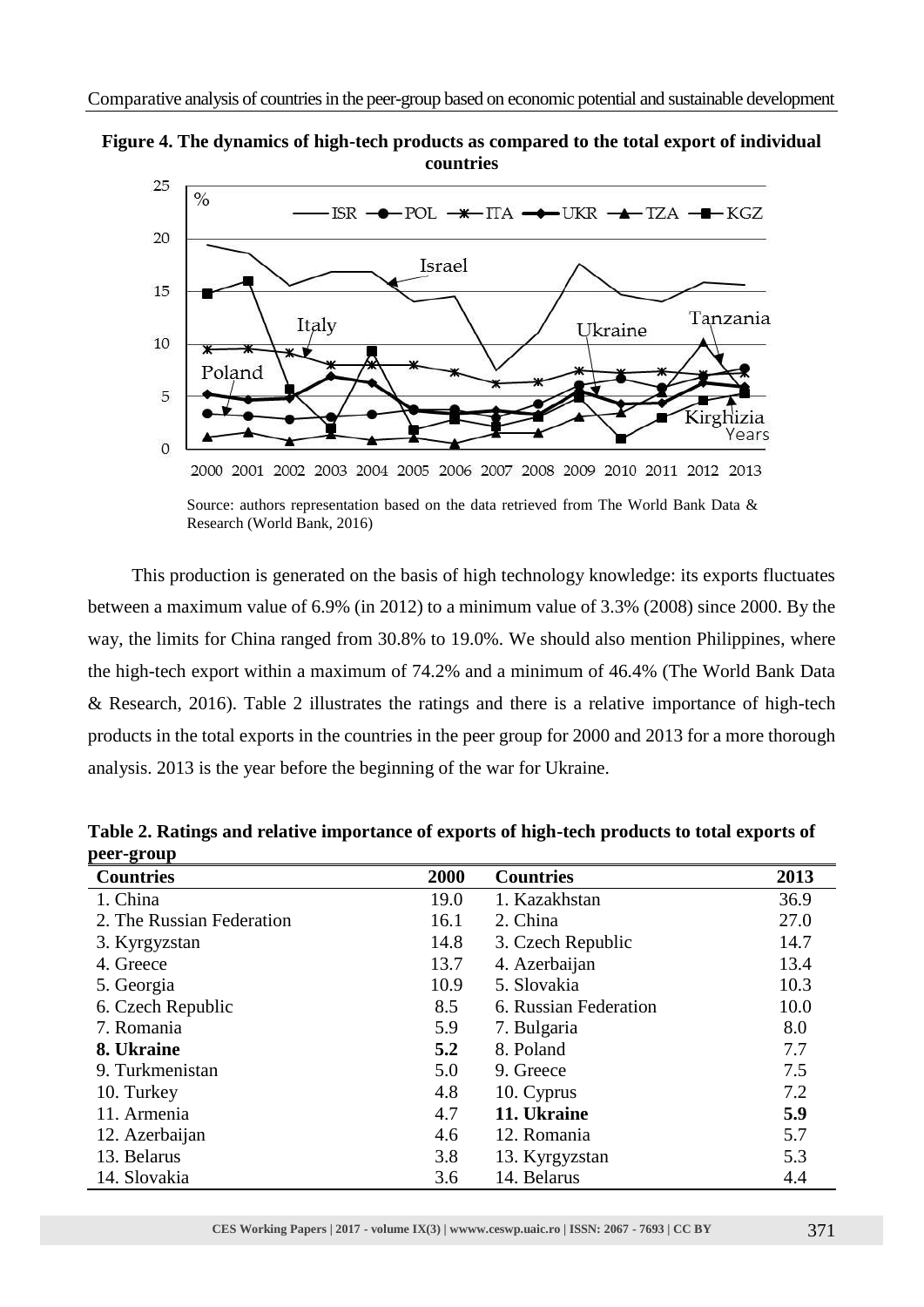| 15. Kazakhstan | 3.6       | 15. Macedonia    | 3.7       |
|----------------|-----------|------------------|-----------|
| 16. Poland     | 3.4       | 16. Armenia      | 2.9       |
| 17. Moldova    | 3.1       | 17. Georgia      | 2.6       |
| 18. Bulgaria   | 2.9       | 18. Moldova      | 2.4       |
| 19. Cyprus     | 1.7       | 19. Turkey       | 1.9       |
| 20. Macedonia  | 1.2       | 20. Albania      | 0.5       |
| 21. Albania    | 0.7       | 21. Turkmenistan | $\ddotsc$ |
| 22. Uzbekistan | $\cdot$ . | 22. Uzbekistan   | $\ddotsc$ |

## Sergii VOITKO, Irina GRINKO

Source: authors representation based on The World Bank Data & Research (World Bank, 2016)

The analysis of the table shows that in the period of 2000-2013 the volume of high-tech exports increased slightly, but in the ranking of peer group Ukraine lost 3 positions because of the fact that significant number of countries improved their performance. Industrial production in Ukraine's GDP decreased from 50.9% in 1992 to 25.4% in 2014. At the same time, the «Big Seven» had a growth of 19.4% to 38.1% for the period from 1997 to 2014. The military aggression of the Russian Federation in 2014-2016 years decreased both Index of Quality of Life and Index of Security of Life.

The countries with similar start positions in 1990 significantly changed their economic systems during 25 years. According to the given data, the most possible models for development of Ukraine, especially the innovative development, should be focused on the Chinese model. Today Ukraine's economy equals to 1/830 of the world economy in comparison to 1990, when such ratio amounted to 1/280 (World Bank, 2016).

The conducted analysis of the indicators suggests that the global economic crisis of 2008 affected negatively the rate of expanded reproduction of the economic potential of Ukraine, which resulted in the gradual transfer of the domestic economy to the sustainable development mode. The predominance of raw orientation branches and those focusing on low value-added production influenced negatively to the structure of the national economy. In particular, the balance of payments deficit was affected, which is related to the decrease in demand for products of domestic exporters.

It should be noted that a negative factor of economic potential and sustainable development of Ukraine is the lack of systematic policy aimed at decreasing the dependence of national economy on the energy import and introduction of energy-saving technologies. It should be also mentioned that the resistance to the aggression of the Russian Federation and imperfection of state financial system do not result in the opportunities to effectively use internal reserves of economic development of some regions of the country. Therefore, there is a need to reconsider strategic priorities for increasing the economic potential of the state, which will be an urgent review of its sustainable development.

In order to provide the economic potential and sustainability, countries should develop a specific set of activities and tools which would be aimed at quantitative and qualitative changes in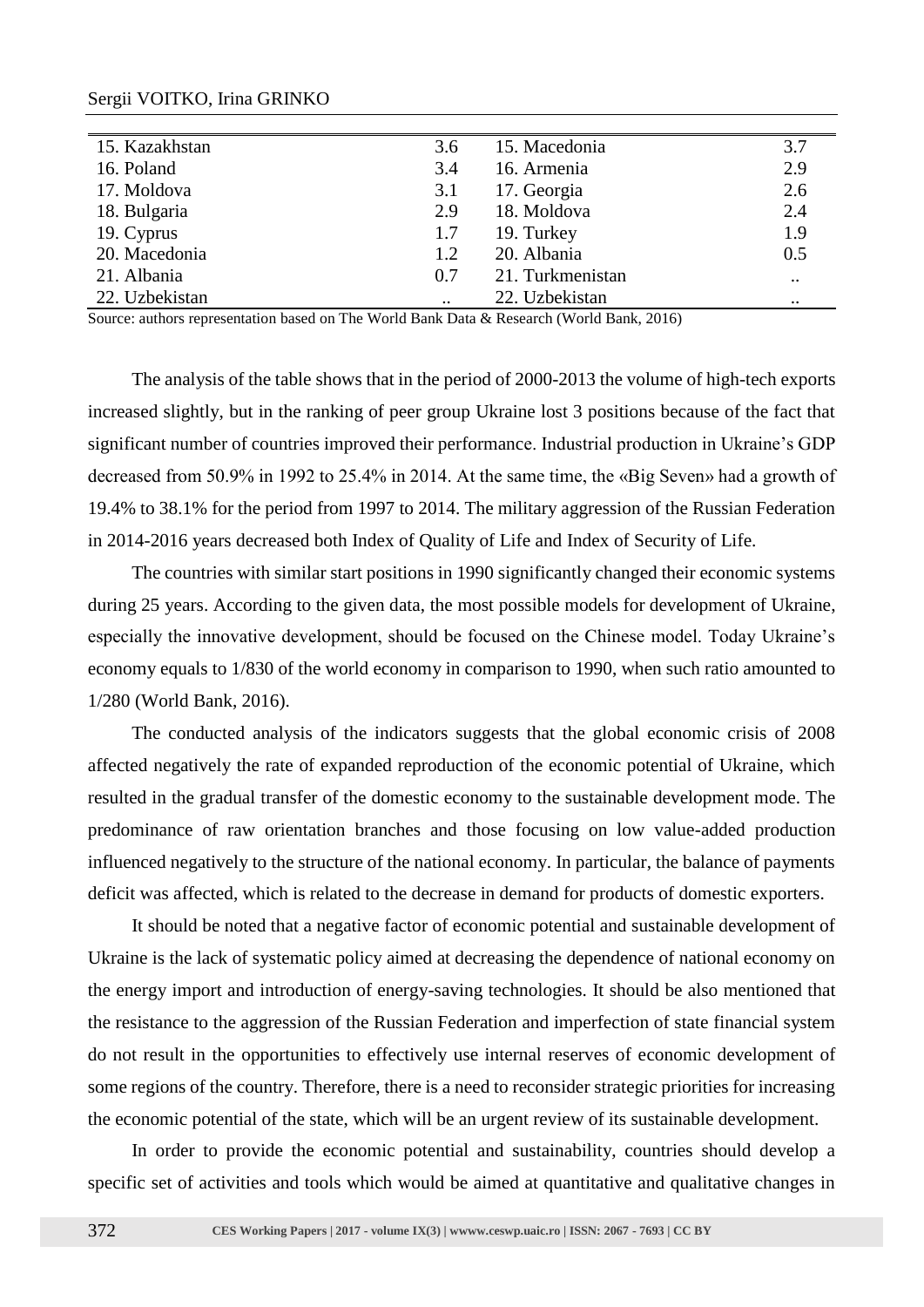## Comparative analysis of countries in the peer-group based on economic potential and sustainable development

the energy efficiency indicators; selection of the most significant regressors that affect the formation of economic potential for sustainable development; raising the level of the economic security of peer group. The above-mentioned measures cause a significant increase in prior potentials of countries surveyed, namely: industrial, natural resources, innovation, information, economic security, energy performance and potential of structural changes in economy.

The analysis gives the possibility to determine the strong sides of the countries strategies and cumulate them to one set of the recommendations. Thus, the countries of peer group should pay attention to the following:

- usage the eco-friendly technologies for economic development that will enable the achievement of higher levels of welfare and facilitate the solution of resource, ecological and social issues at the same time;
- reproduction and rational usage of all kinds of resources, including the introduction of effective natural resources management system and environmental protection, maintaining the ecological balance, etc.
- ecological and economic restructuring of industry, agriculture, services, and also coordination of purposes and activities aimed at the development of branches and regions, individual enterprises and their associations that are part of the social-ecological-economic system of the peer group country;
- cooperation with international organizations on issues of sustainable development and the resource and environmental problems based on innovative economic development;
- introduction of the best experience to the practice of management, implementation of advanced scientific, technical and social-economic achievements;
- establishment of the principles of social justice, overcoming social problems and, thus, stabilization of the demographic situation in the country, reducing mortality and prolongation of life etc.;
- usage the conceptual provisions of sustainable development for the purpose of energy-saving, development of the knowledge economy.

The above will contribute to acceleration of economic potential and achieving the sustainable development of peer-group countries, including Ukraine.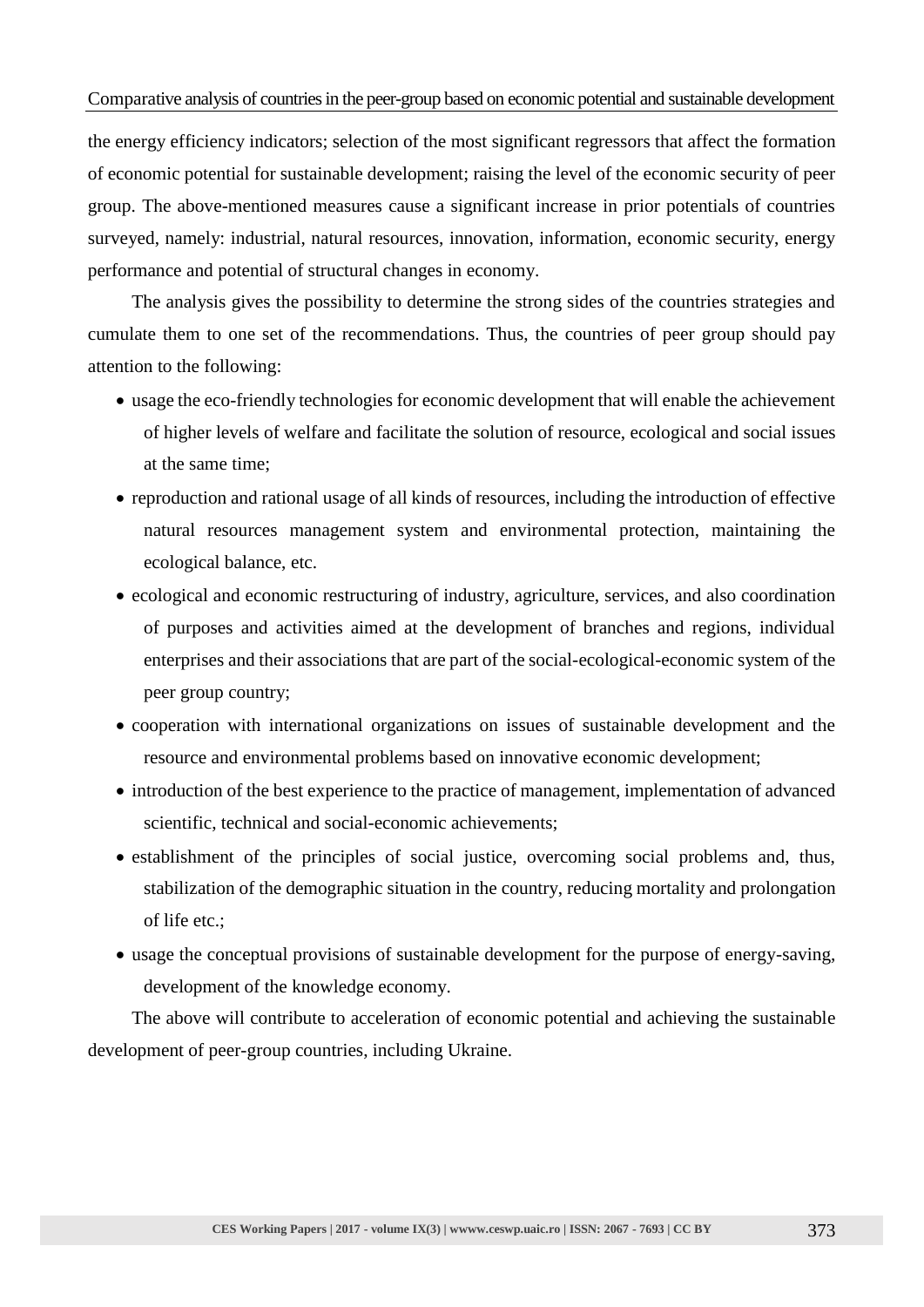## **Conclusions**

The offered methodical approach to analysing countries in the peer-group during a significant time period is based on macroeconomic indicators and components of sustainable development, allows us to detect a position and capacity of the country within the selected peer-group.

The above analysis allows to define the following terms for implementing conceptual provisions of sustainable development by countries of peer-group.

Thus, the comparative analysis based on data of 1990 and 2015 for peer-group of countries for economic potential and the components of sustainable development gives the possibility to make the following conclusions:

First of all, the analysis of literature, gives the possibility to approve that there are a lot of research from the current problematic, that were hold during the long time period.

Second, the economy of Ukraine had a high potential in 1990. There are still some possibilities to use this potential nowadays that is proved by high level of the Index of Competitiveness. The same we can see for the Quality of Life Index and others components of sustainable development.

Third, the proposed methodology gives the possibility to find the regularities in the development of the similar from the view of the economic development countries for long term periods.

Fourth, the monitoring of the export dynamics for hi-tech products for the peer-group gives the information that the significant development for hi-tech fields in long term perspective is complicated.

Fifth, the next research could be done in the direction of the forecast of the development of the economic system, taking into account the governmental activities that can influence the dynamics of sustainable development indices.

## **References**

Anderson, J. E. (1979), *A theoretical foundation for the gravity equation*, 69 (1), p. 106-116.

- Bellesi, F., Lehrer, D. and Tal A. (2005), Comparative Advantage: The Impact of ISO 14001 Environmental Certification on Exports, *Environmental Science & Technology*, 39(7), p. 9-39.
- Brown, G. (2011), The Conditions for High and Stable Growth and Employment, *The Economic Journal*, 471(111), pp. 30-44.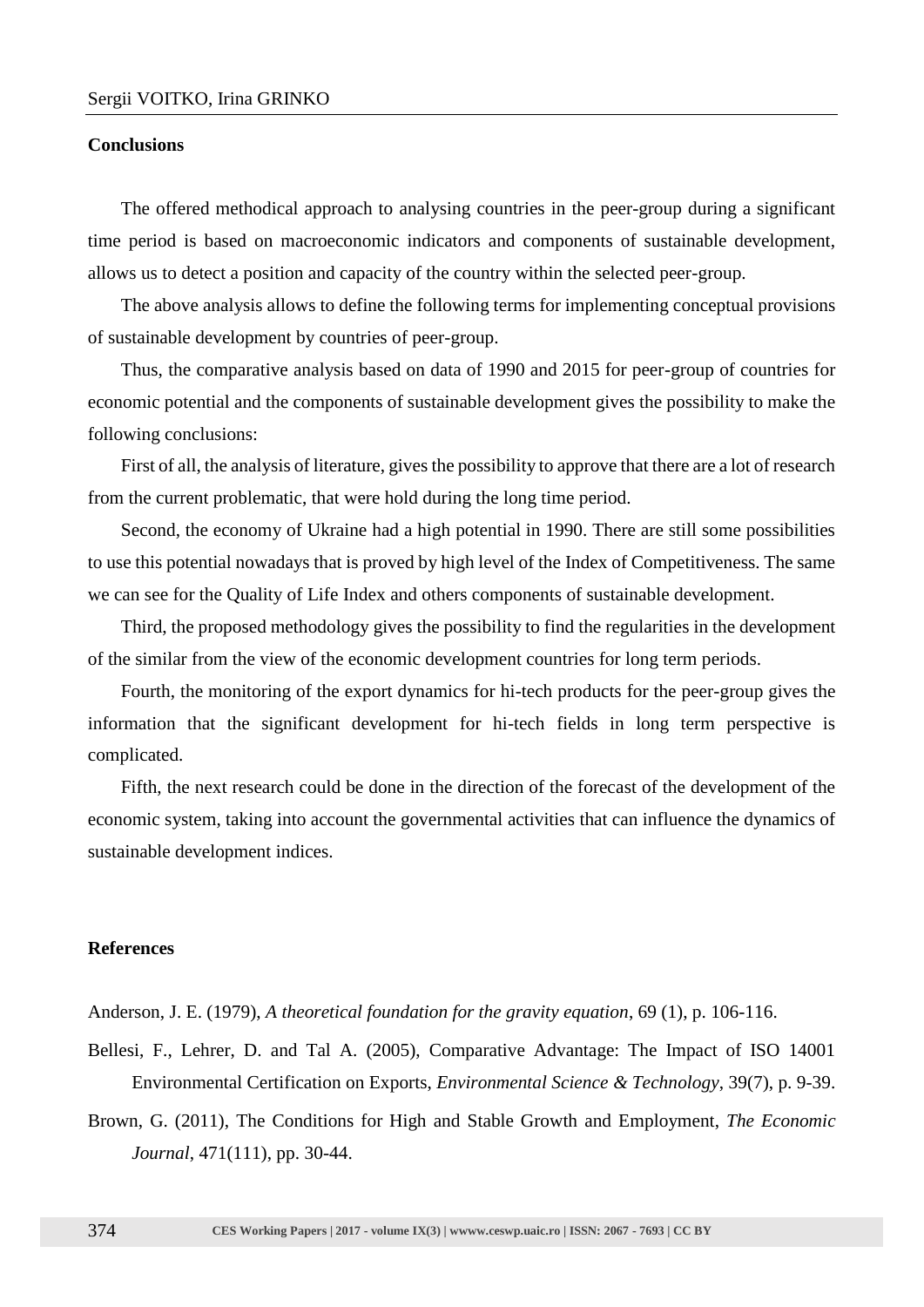- Brundtland, G. H. (1988), *Our common future*, The report of the UNО Commission on environment and development, р. 50, Moscow: Progress.
- Chen, L. J., Lu, L. J., Tai, M. Y., Hu, S.W. and Wang, V. (2014), Energy structure, energy policy, and economic sustainable development, *International Review of Economics & Finance*, 34, рр. 203-210.
- Curran, M. (2004), The status of life-cycle assessment as an environmental management tool, *Environmental Progress & Sustainable Energy*, 23(4), pp. 277-283.
- Economist Intelligence Unit (2005, 2013), *The quality of life index*, retrieved from http://www.wikiwand.com/en/where-to-be-born\_Index
- Efremova, A. (2008), Sustainable or harmonious development what to prefer? *The Economy of Ukraine*, 2, pp. 8-90.
- Filipenko, A. (2007), *Global forms of economic development history and modernity*, Kyiv: Publisher «Knowledge», p. 670.
- Gorbachova, O. M. (2015), The analysis of efficiency of activity of the enterprises of aircraft industry of Ukraine at modern stage, *Global and national problems of Economics*, 4, pp. 427-430, retrieved from http://www.global-national.in.ua/archive/4-2015/90.pdf
- Imran, S., Alam, К. and Beaumont, N. (2014), Reinterpreting the Definition of Sustainable Development for a More Ecocentric Reorientation, *Sustainable Development*, 22(2), pp. 134- 144.
- Jovane, F. and Yoshikawa, H. (2008), *The incoming global technological and industrial revolution towards competitive sustainable manufacturing*, CIRP Annals – Manufacturing Technology, 57(2), pp. 641–659.
- Keynes, J. (1926) *The end of laissez-faire,* L. & Virginia Woolf, p. 53.
- Lee, К., Kim, B. Y, Park, Y. Y. and Sanidas, E. (2013), Big businesses and economic growth: Identifying a binding constraint for growth with country panel analysis, *Journal of Comparative Economics*, 41(2), рр. 561-582.
- Merton, R. (1991), *The collected scientific papers of Paul A. Samuelson*, III, p. 209.
- National Academy of Sciences of Ukraine (2015), *Socio-economic potential of sustainable development of Ukraine and its regions: national report*, National Academy of Sciences of Ukraine, p. 776, retrieved from http://www.nbuv.gov.ua/sites/default/files/nas\_dop\_2015.pdf